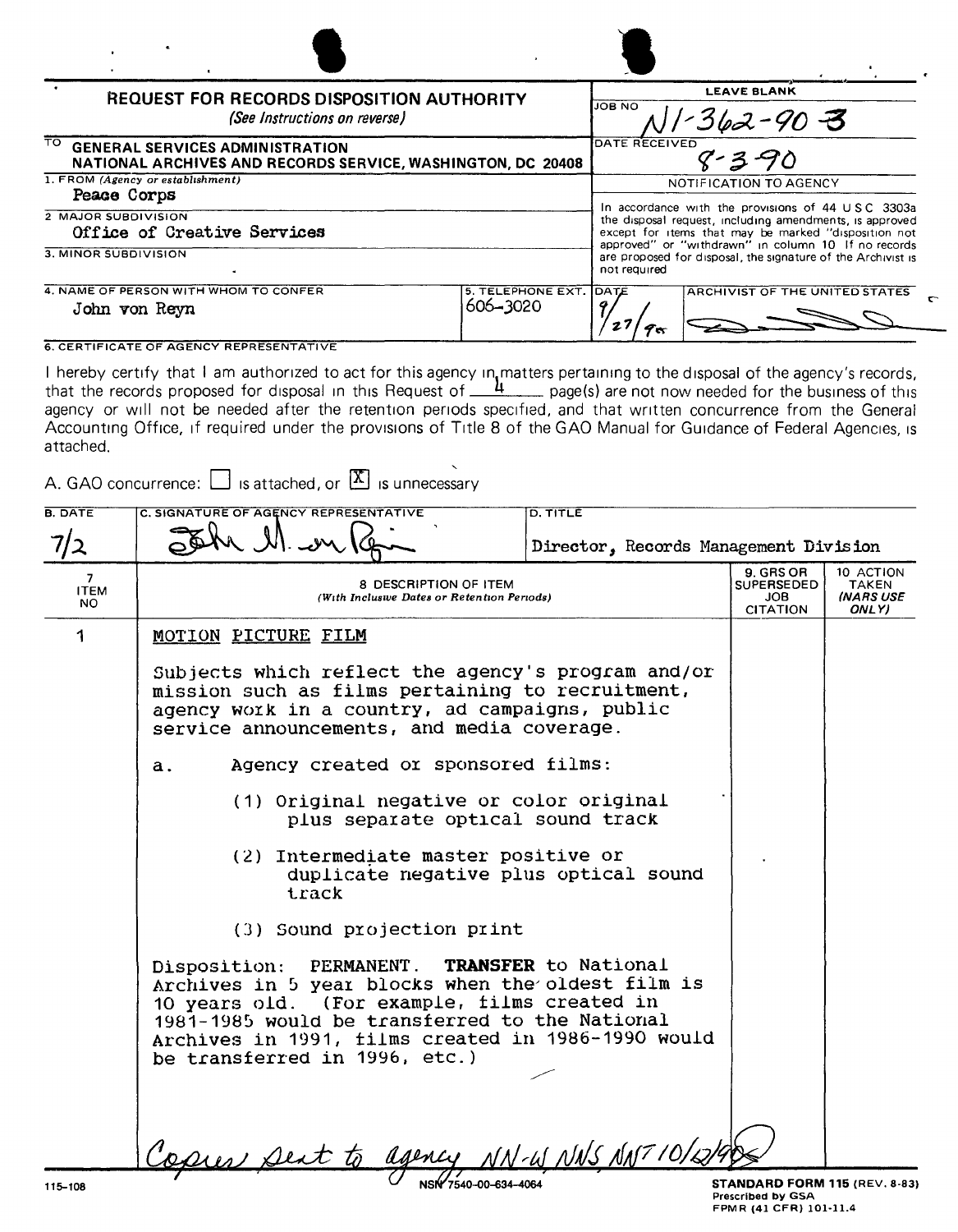-(4) Duplicate prints and pre-print elements not required for preservation

DispOSItion: DESTROY when no longer needed.

NWML

b. Agency acquired motion picture films:

Wy Two projection prints

•

Disposition: PERMANENT. **TRANSFER** to National Archives in 5 year blocks when the oldest film is 10 years old.

> .' . -(2) Duplicate prints and pre-print elements not required for preservation-

-Disposition: DESTROY when no longer needed. CRS 21/13

c. Finding aids such as indexes, shot lists, or other lists which describe and/or facilitate use of the motion pictures.

Disposition: PERMANENT. **TRANSFER** to National Archives with corresponding film.

d. Production documentation bearing on the origin, acquisition, release, and ownership of the production such as case files containing production contracts, scripts, transcripts, etc.

Disposition: PERMANENT. **TRANSFER** to National Archives with corresponding film.

- e. Unedited outtakes and trims:
	- (1) Original negative or color original
	- (2) Work print

Disposition: **OFFER** to National Archives stock film depository when edited final version of film is transferred to the National Archives for permanent retention as described above, or when no longer needed by agency, whichever is sooner (see OMB Circular A-114). All outtakes and trims accepted for deposit by the National Archives stock film depository remain the property of the depositing agency. In accordance with OMB Circular A-114, the footage may be retained or destroyed at the discretion of the National Archives following agency notification.

The outtakes and trims accepted for deposit must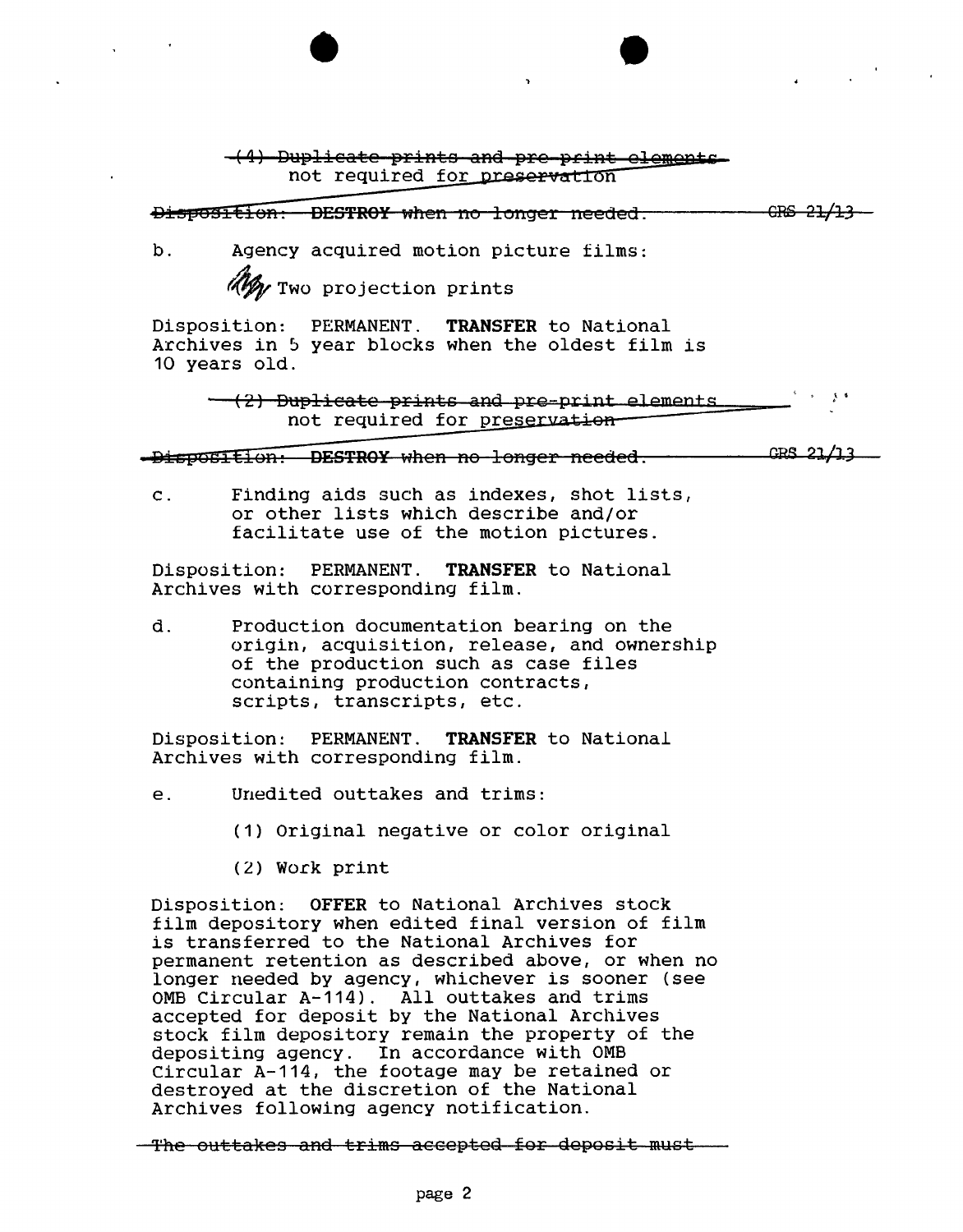-be properly arranged, labeled, and described and must show unstaged, unrehearsed events of historical interest or historically significant phenomena.

> (3) Duplicate prints and pre print elements not required for preservation

Disposition: DESTROY when no longer needed. GBS 21/13

NWML

## $\mathcal{P}$ VIDEO TAPES

Subjects which reflect the agency's program and/or mission such as tapes pertaining to recruitment, agency work in a country, ad campaigns, public service announcements, and media coverage.

a. The original or the earliest generation of the video recording plus one dubbing of same.

Disposition: PERMANENT. **TRANSFER** to National Archives in 5 year blocks when the oldest tape is 10 years old.

Duplicate dubbings and pre-mix elements in —<del>b—</del> excess of those elements required for preservation, duplication, and reference by 36 CFR 1228 184.

Disposition: DESTROY when no longer needed.  $GRS - 27/21 -$ 

c. Finding aids such as indexes, shot lists, or other lists which describe and/or facilitate use of the video tapes.

Disposition: PERMANENT. **TRANSFER** to National Archives with corresponding tapes.

d. Production documentation bearing on the origin, acquisition, release, and ownership of the production such as case files containing production contracts, scripts, tIanscripts, etc.

Disposition: PERMANENT. **TRANSFER** to National Archives with corresponding tapes.

e. Raw camera footage

Disposition: **OFFER** to National Archives stock film depository. See 1e above.